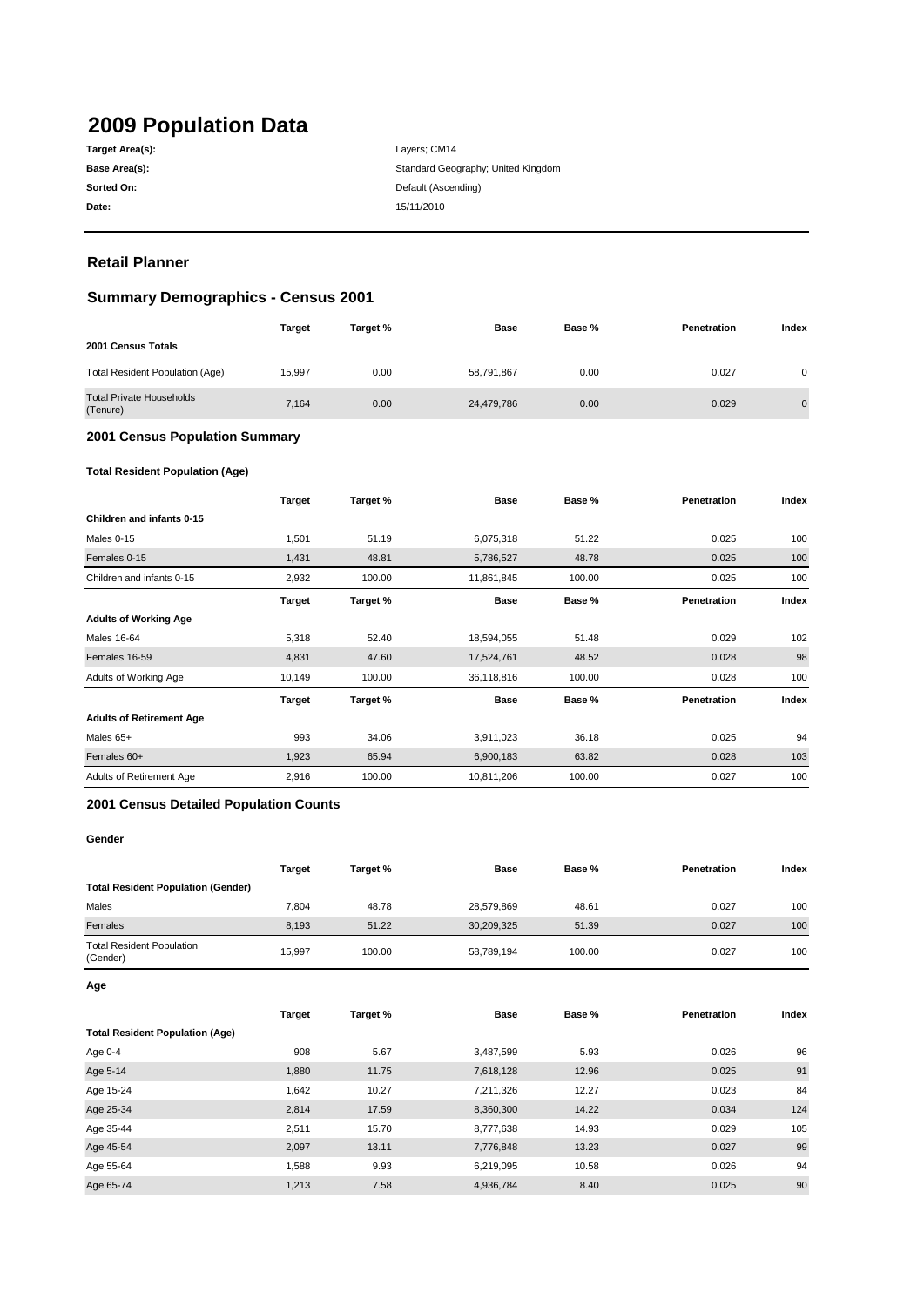| Age 75+                         | .343  | 8.39   | 4.404.149  | 7.49   | 0.031 | 112 |
|---------------------------------|-------|--------|------------|--------|-------|-----|
| Total Resident Population (Age) | 5,997 | 100.00 | 58,791,867 | 100.00 | 0.027 | 100 |

# **2001 Census - Economic Activity**

#### **2001 Census - Economic Activity**

**All people aged 16 to 74 (Economic Activity)**

|                                                          | <b>Target</b> | Target % | Base        | Base % | Penetration | Index |
|----------------------------------------------------------|---------------|----------|-------------|--------|-------------|-------|
| <b>Economically active</b>                               |               |          |             |        |             |       |
| Economically active - Employee                           | 7,036         | 59.97    | 22,149,642  | 52.28  | 0.032       | 115   |
| Economically active - Full-time<br>students              | 217           | 1.85     | 1,106,393   | 2.61   | 0.020       | 71    |
| Economically active - Self<br>employed with employees    | 387           | 3.30     | 1,254,024   | 2.96   | 0.031       | 111   |
| Economically active - Self<br>employed without employees | 718           | 6.12     | 2,198,472   | 5.19   | 0.033       | 118   |
| Economically active -<br>Unemployed                      | 250           | 2.13     | 1,458,207   | 3.44   | 0.017       | 62    |
| All people aged 16 to 74<br>(Economic Activity)          | 11,733        | 100.00   | 42,364,055  | 100.00 | 0.028       | 100   |
|                                                          |               |          |             |        |             |       |
|                                                          | <b>Target</b> | Target % | <b>Base</b> | Base % | Penetration | Index |
| <b>Economically inactive</b>                             |               |          |             |        |             |       |
| Economically inactive - Looking<br>after home/family     | 719           | 6.13     | 2,737,615   | 6.46   | 0.026       | 95    |
| Economically inactive - Other                            | 259           | 2.21     | 1,363,465   | 3.22   | 0.019       | 69    |
| Economically inactive - Retired                          | 1,457         | 12.42    | 5,654,426   | 13.35  | 0.026       | 93    |
| Economically inactive - Student                          | 324           | 2.76     | 1,994,208   | 4.71   | 0.016       | 59    |
| Economically inactive -<br>Permanently sick/disabled     | 366           | 3.12     | 2,447,603   | 5.78   | 0.015       | 54    |

#### **2001 Census - Economic Activity by Gender**

|                                                       | <b>Target</b> | Target % | <b>Base</b> | Base % | Penetration | Index |
|-------------------------------------------------------|---------------|----------|-------------|--------|-------------|-------|
| All people aged 16 to 74 (Econ Activity by Gender)    |               |          |             |        |             |       |
| All males aged 16 to 74                               | 5,827         | 49.79    | 20.895.777  | 49.14  | 0.028       | 101   |
| Males Economically active                             | 4,680         | 39.99    | 15,363,899  | 36.13  | 0.031       | 111   |
| Males Economically inactive                           | 1,147         | 9.80     | 5,531,878   | 13.01  | 0.021       | 75    |
| All females aged 16 to 74                             | 5,876         | 50.21    | 21,629,980  | 50.86  | 0.027       | 99    |
| Females Economically active                           | 3.856         | 32.95    | 12.820.775  | 30.15  | 0.030       | 109   |
| Females Economically inactive                         | 2.020         | 17.26    | 8.809.205   | 20.72  | 0.023       | 83    |
| All people aged 16 to 74 (Econ<br>Activity by Gender) | 11.703        | 100.00   | 42,525,757  | 100.00 | 0.028       | 100   |

# **Approximated Social Grade**

|                                                         | <b>Target</b> | Target % | <b>Base</b> | Base % | <b>Penetration</b> | Index |
|---------------------------------------------------------|---------------|----------|-------------|--------|--------------------|-------|
| All people aged 16 and over in HHs (Social Grade)       |               |          |             |        |                    |       |
| AB Higher and intermediate<br>manager/admin/prof        | 4.229         | 33.21    | 9.907.832   | 21.57  | 0.043              | 154   |
| C1 Supervisory, clerical, junior<br>manager/admin/prof  | 4.512         | 35.43    | 13,513,414  | 29.42  | 0.033              | 120   |
| C <sub>2</sub> Skilled manual workers                   | 1.183         | 9.29     | 6.996.182   | 15.23  | 0.017              | 61    |
| D Semi-skilled and unskilled<br>manual workers          | 1.284         | 10.08    | 7.976.329   | 17.36  | 0.016              | 58    |
| E On state benefit, unemployed,<br>lowest grade workers | 1.526         | 11.98    | 7.541.557   | 16.42  | 0.020              | 73    |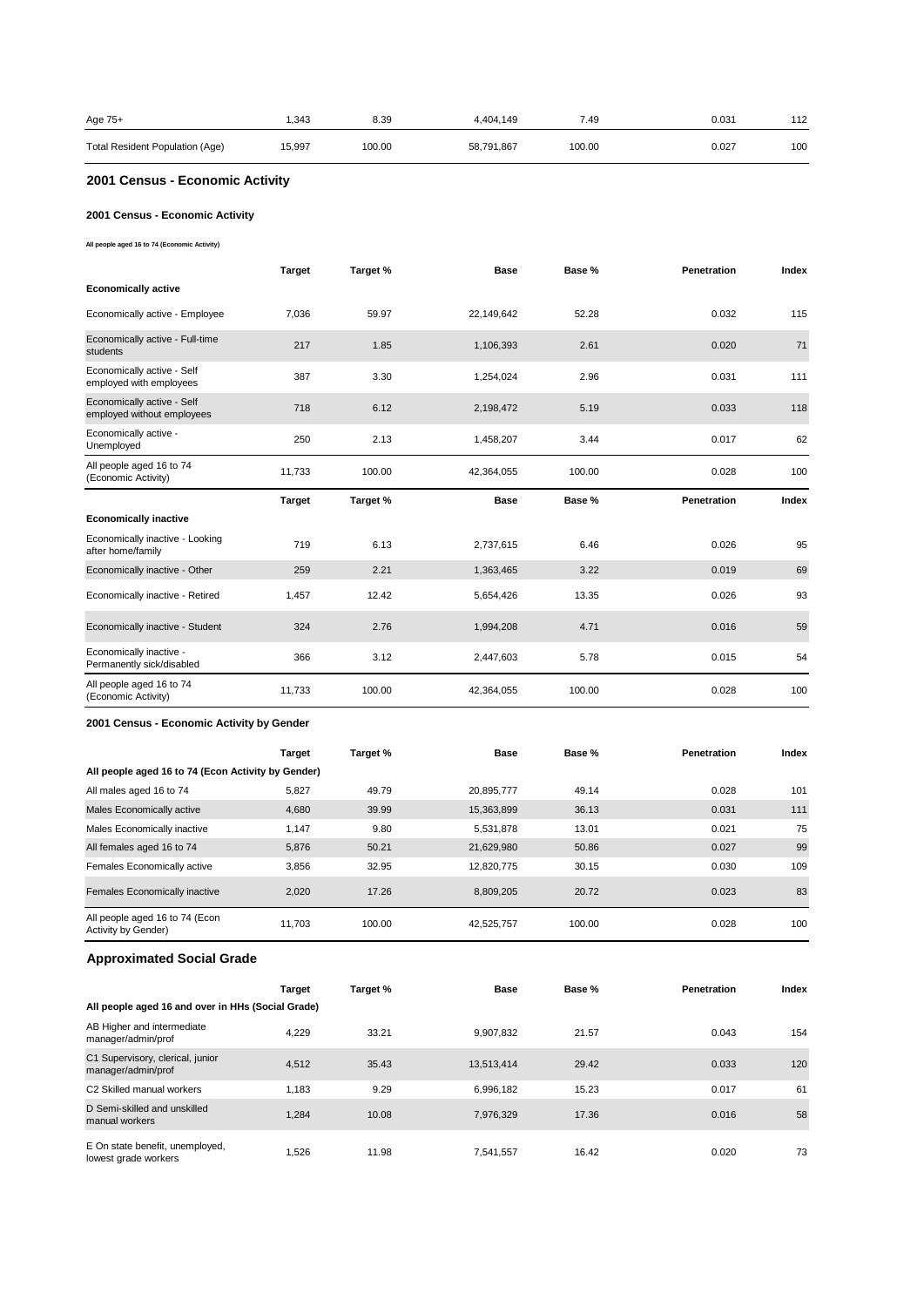| All people aged 16 and over in<br>HHs (Social Grade) | 12,735        | 100.00   | 45,935,314 | 100.00 | 0.028       | 100     |
|------------------------------------------------------|---------------|----------|------------|--------|-------------|---------|
| <b>Ethnic Group (GB)</b>                             |               |          |            |        |             |         |
|                                                      | <b>Target</b> | Target % | Base       | Base % | Penetration | Index   |
| All People (Ethnic Group) (GB)                       |               |          |            |        |             |         |
| White                                                | 15,099        | 94.53    | 52,481,255 | 91.91  | 0.029       | 103     |
| White- British (inc. White<br>Scottish)              | 14,288        | 89.45    | 50,366,497 | 88.20  | 0.028       | 101     |
| White- Irish                                         | 334           | 2.09     | 691,606    | 1.21   | 0.048       | 173     |
| White- Other White                                   | 477           | 2.98     | 1,423,152  | 2.49   | 0.034       | 120     |
| Mixed                                                | 219           | 1.37     | 673,743    | 1.18   | 0.033       | 116     |
| Asian or Asian British                               | 389           | 2.43     | 2,328,784  | 4.08   | 0.017       | 60      |
| Asian-Indian                                         | 187           | 1.17     | 1,051,614  | 1.84   | 0.018       | 63      |
| Asian- Pakistani                                     | 16            | 0.10     | 746,520    | 1.31   | 0.002       | $\bf 8$ |
| Asian-Bangladeshi                                    | 36            | 0.23     | 282,854    | 0.50   | 0.013       | 46      |
| Asian- Other Asian                                   | 150           | 0.94     | 247,796    | 0.43   | 0.061       | 217     |
| <b>Black or Black British</b>                        | 111           | 0.70     | 1,147,400  | 2.01   | 0.010       | 35      |
| <b>Black-Caribbean</b>                               | 30            | 0.19     | 565,839    | 0.99   | 0.005       | 19      |
| <b>Black-African</b>                                 | 62            | 0.39     | 484,578    | 0.85   | 0.013       | 45      |
| Black- Other Black (inc. Black<br>Scottish)          | 20            | 0.12     | 96,983     | 0.17   | 0.020       | 72      |
| Chinese or Other Ethnic Group                        | 155           | 0.97     | 472,190    | 0.83   | 0.033       | 117     |
| Other- Chinese                                       | 99            | 0.62     | 243,243    | 0.43   | 0.041       | 146     |
| Other- Other Ethnic Group                            | 56            | 0.35     | 228,947    | 0.40   | 0.024       | 87      |
| All People (Ethnic Group) (GB)                       | 15,972        | 100.00   | 57,103,372 | 100.00 | 0.028       | 100     |

# **Tenure (HH)**

|                                                          | <b>Target</b> | Target % | <b>Base</b> | Base % | Penetration | Index |
|----------------------------------------------------------|---------------|----------|-------------|--------|-------------|-------|
| All Households (Tenure)                                  |               |          |             |        |             |       |
| Owned (HH)                                               | 5,305         | 74.47    | 16,724,882  | 68.32  | 0.032       | 109   |
| Own- Owns outright (HH)                                  | 2,152         | 30.21    | 7,078,266   | 28.91  | 0.030       | 104   |
| Own- Owns with a mortgage or<br>loan (HH)                | 3,120         | 43.79    | 9,489,495   | 38.76  | 0.033       | 113   |
| Own- Shared ownership (HH)                               | 33            | 0.46     | 157,121     | 0.64   | 0.021       | 72    |
| Social Rented (HH)                                       | 856           | 12.02    | 4,885,741   | 19.96  | 0.018       | 60    |
| Social- Rented from Council<br>(LA/Scottish Homes) (HH)  | 563           | 7.90     | 3,458,066   | 14.13  | 0.016       | 56    |
| Social- Other social rented (HH)                         | 293           | 4.12     | 1,427,675   | 5.83   | 0.021       | 71    |
| Private rented (HH)                                      | 862           | 12.10    | 2,345,327   | 9.58   | 0.037       | 126   |
| Private- Private landlord or<br>letting agency (HH)      | 768           | 10.78    | 2,053,467   | 8.39   | 0.037       | 129   |
| Private- Employer of a<br>household member (HH)          | 28            | 0.39     | 63,564      | 0.26   | 0.044       | 151   |
| Private-Relative or friend of a<br>household member (HH) | 44            | 0.61     | 155,578     | 0.64   | 0.028       | 96    |
| Private- Other (HH)                                      | 23            | 0.32     | 72,718      | 0.30   | 0.031       | 107   |
| Living rent free (HH)                                    | 141           | 1.98     | 523,836     | 2.14   | 0.027       | 92    |
| All Households (Tenure)                                  | 7,124         | 100.00   | 24,479,786  | 100.00 | 0.029       | 100   |
|                                                          | <b>Target</b> | Target % | <b>Base</b> | Base % | Penetration | Index |
| <b>Car Ownership</b>                                     |               |          |             |        |             |       |
| No car or van                                            | 1,390         | 19.43    | 6,717,523   | 27.44  | 0.021       | 71    |
| 1 car or van                                             | 3,417         | 47.75    | 10,715,221  | 43.77  | 0.032       | 109   |
| 2 cars or vans                                           | 1,880         | 26.27    | 5,652,000   | 23.09  | 0.033       | 114   |
| 3 cars or vans                                           | 329           | 4.60     | 1,068,923   | 4.37   | 0.031       | 105   |
| Car Ownership                                            | 7,155         | 100.00   | 24,479,968  | 100.00 | 0.029       | 100   |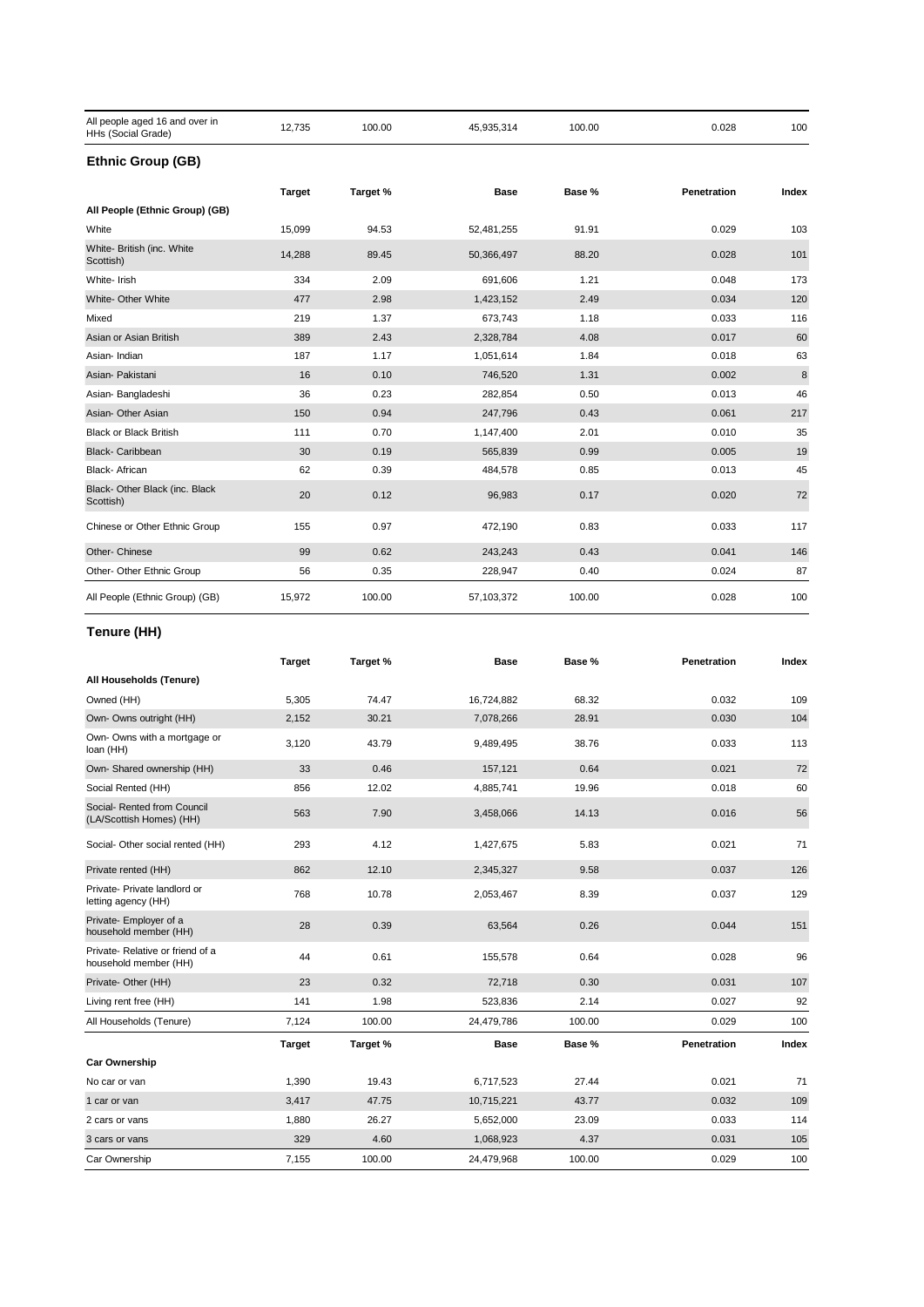# **Summary Demographics - Household and Population Estimates 2009**

|                                                                    | <b>Target</b> | Target % | <b>Base</b> | Base % | Penetration | Index       |
|--------------------------------------------------------------------|---------------|----------|-------------|--------|-------------|-------------|
| Household and Population Estimates 2009: Totals                    |               |          |             |        |             |             |
| Population estimate 2009                                           | 19,743        | 0.00     | 61,861,552  | 0.00   | 0.032       | 0           |
| Household estimate 2009                                            | 8,562         | 0.00     | 26,569,236  | 0.00   | 0.032       | $\mathbf 0$ |
| <b>Population estimate 2009</b>                                    |               |          |             |        |             |             |
| <b>Population Estimates 2009 - Summary</b>                         |               |          |             |        |             |             |
|                                                                    | <b>Target</b> | Target % | Base        | Base % | Penetration | Index       |
| Children and infants 0-15                                          |               |          |             |        |             |             |
| Males 0-15                                                         | 1,764         | 8.94     | 5,904,529   | 9.54   | 0.030       | 94          |
| Females 0-15                                                       | 1,775         | 8.99     | 5,625,209   | 9.09   | 0.032       | 99          |
| Population estimate 2009                                           | 19,743        | 100.00   | 61,861,552  | 100.00 | 0.032       | 100         |
|                                                                    | Target        | Target % | Base        | Base % | Penetration | Index       |
| <b>Adults of Working Age</b>                                       |               |          |             |        |             |             |
| Males 16-64                                                        | 6,585         | 33.35    | 20,073,631  | 32.45  | 0.033       | 103         |
| Females 16-59                                                      | 6,001         | 30.39    | 18,254,555  | 29.51  | 0.033       | 103         |
| Population estimate 2009                                           | 19,743        | 100.00   | 61,861,552  | 100.00 | 0.032       | 100         |
|                                                                    | <b>Target</b> | Target % | <b>Base</b> | Base % | Penetration | Index       |
| <b>Adults of Retirement Age</b>                                    |               |          |             |        |             |             |
| Males 65+                                                          | 1,220         | 6.18     | 4,431,393   | 7.16   | 0.028       | 86          |
| Females 60+                                                        | 2,399         | 12.15    | 7,572,235   | 12.24  | 0.032       | 99          |
| Population estimate 2009                                           | 19,743        | 100.00   | 61,861,552  | 100.00 | 0.032       | 100         |
|                                                                    | <b>Target</b> | Target % | <b>Base</b> | Base % | Penetration | Index       |
| <b>Population Estimates 2009 - Gender</b>                          |               |          |             |        |             |             |
| Males                                                              | 9,569         | 48.47    | 30,409,553  | 49.16  | 0.032       | 99          |
| Females                                                            | 10,174        | 51.53    | 31,451,999  | 50.84  | 0.032       | 101         |
| Population estimate 2009                                           | 19,743        | 100.00   | 61,861,552  | 100.00 | 0.032       | 100         |
|                                                                    | <b>Target</b> | Target % | Base        | Base % | Penetration | Index       |
| Population Estimates 2009 - Age                                    |               |          |             |        |             |             |
| Age 0-4                                                            | 1,188         | 6.02     | 3,756,088   | 6.07   | 0.032       | 99          |
| Age 5-14                                                           | 2,132         | 10.80    | 7,020,391   | 11.35  | 0.030       | 95          |
| Age 15-24                                                          | 2,360         | 11.95    | 8,266,438   | 13.36  | 0.029       | 89          |
| Age 25-34                                                          | 3,256         | 16.49    | 8,046,491   | 13.01  | 0.041       | 127         |
| Age 35-44                                                          | 3,105         | 15.73    | 9,037,584   | 14.61  | 0.034       | 108         |
| Age 45-54                                                          | 2,557         | 12.95    | 8,332,911   | 13.47  | 0.031       | 96          |
| Age 55-64                                                          | 2,052         | 10.39    | 7,295,181   | 11.79  | 0.028       | 88          |
| Age 65-74                                                          | 1,324         | 6.71     | 5,279,117   | 8.53   | 0.025       | 79          |
| Age 75-84                                                          | 1,120         | 5.67     | 3,458,793   | 5.59   | 0.032       | 101         |
| Age 85+                                                            | 650           | 3.29     | 1,368,558   | 2.21   | 0.048       | 149         |
| Population estimate 2009                                           | 19,743        | 100.00   | 61,861,552  | 100.00 | 0.032       | 100         |
| <b>Summary Demographics - Household and Population Projections</b> |               |          |             |        |             |             |

|                              | Target | Target % | Base       | Base % | <b>Penetration</b> | Index        |
|------------------------------|--------|----------|------------|--------|--------------------|--------------|
| <b>Household Projections</b> |        |          |            |        |                    |              |
| Household Projection 2029    | 11.096 | 0.00     | 32,678,892 | 0.00   | 0.034              | $\mathbf 0$  |
| Household Projection 2028    | 11.012 | 0.00     | 32,392,564 | 0.00   | 0.034              | $\mathbf 0$  |
| Household Projection 2027    | 10,915 | 0.00     | 32,105,549 | 0.00   | 0.034              | $\mathbf 0$  |
| Household Projection 2026    | 10.779 | 0.00     | 31,815,636 | 0.00   | 0.034              | $\mathbf{0}$ |
| Household Projection 2025    | 10.681 | 0.00     | 31,529,239 | 0.00   | 0.034              | 0            |
| Household Projection 2024    | 10,572 | 0.00     | 31,241,215 | 0.00   | 0.034              | $\mathbf{0}$ |
| Household Projection 2023    | 10,428 | 0.00     | 30,948,527 | 0.00   | 0.034              | 0            |
| Household Projection 2022    | 10,314 | 0.00     | 30,650,777 | 0.00   | 0.034              | $\mathbf 0$  |
| Household Projection 2021    | 10,208 | 0.00     | 30,345,892 | 0.00   | 0.034              | $\mathbf 0$  |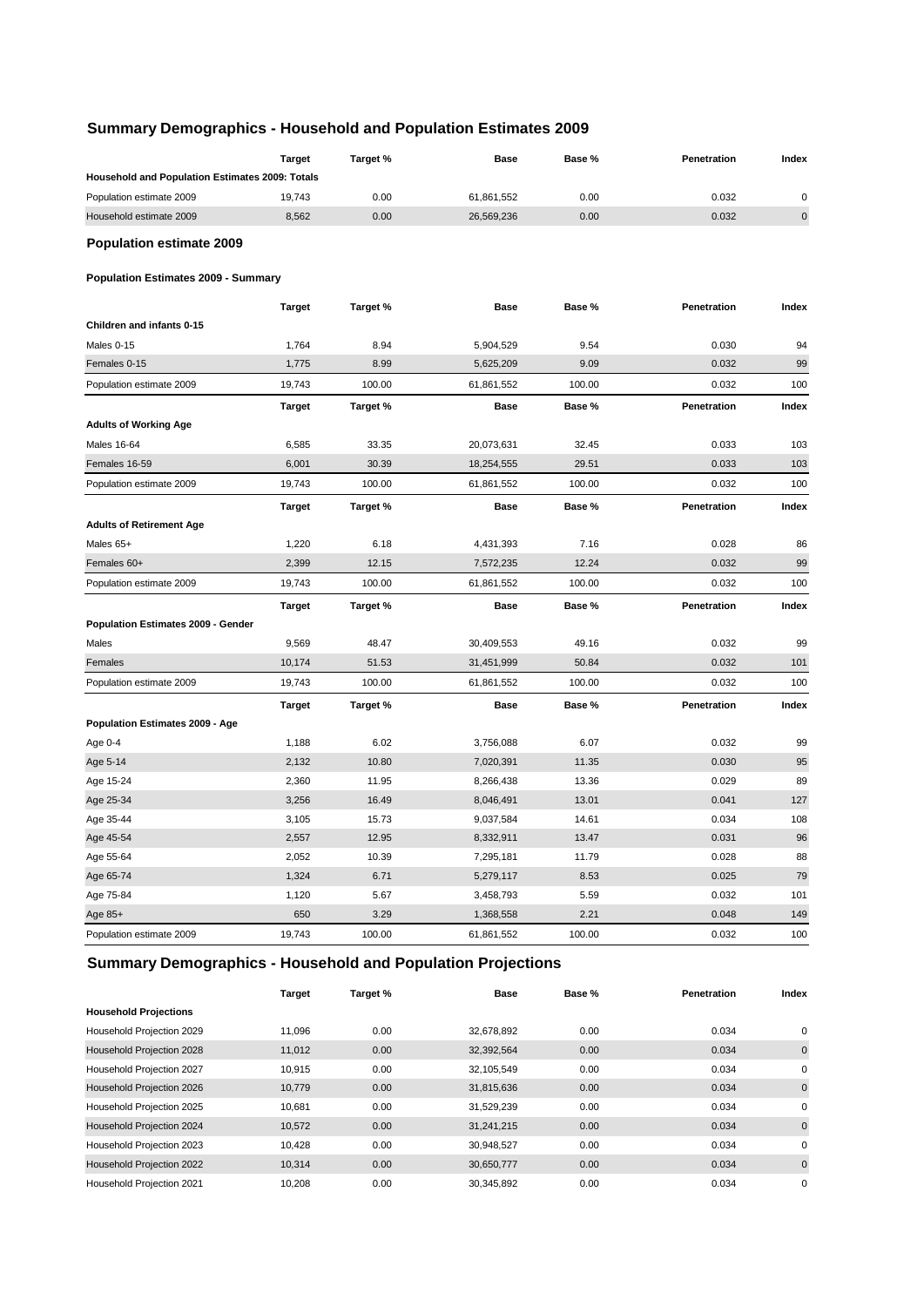| Household Projection 2020           | 10,077        | 0.00     | 30,039,214  | 0.00   | 0.034       | $\mathbf{0}$ |
|-------------------------------------|---------------|----------|-------------|--------|-------------|--------------|
| Household Projection 2019           | 9,971         | 0.00     | 29,731,779  | 0.00   | 0.034       | 0            |
| Household Projection 2018           | 9,817         | 0.00     | 29,420,278  | 0.00   | 0.033       | $\pmb{0}$    |
| Household Projection 2017           | 9,674         | 0.00     | 29,105,088  | 0.00   | 0.033       | 0            |
| Household Projection 2016           | 9,605         | 0.00     | 28,790,130  | 0.00   | 0.033       | $\mathbf 0$  |
| Household Projection 2015           | 9,430         | 0.00     | 28,470,361  | 0.00   | 0.033       | 0            |
| Household Projection 2014           | 9,271         | 0.00     | 28,149,891  | 0.00   | 0.033       | 0            |
| Household Projection 2013           | 9,151         | 0.00     | 27,827,983  | 0.00   | 0.033       | 0            |
| Household Projection 2012           | 8,981         | 0.00     | 27,508,323  | 0.00   | 0.033       | 0            |
| Household Projection 2011           | 8,889         | 0.00     | 27,190,321  | 0.00   | 0.033       | 0            |
| Household Projection 2010           | 8,679         | 0.00     | 26,865,586  | 0.00   | 0.032       | $\pmb{0}$    |
|                                     | <b>Target</b> | Target % | <b>Base</b> | Base % | Penetration | Index        |
| Population Projections 2010 - Total |               |          |             |        |             |              |
|                                     |               |          |             |        |             |              |
| Total Resident Population (2010)    | 19,919        | 0.00     | 62,308,631  | 0.00   | 0.032       | $\mathbf 0$  |
|                                     | <b>Target</b> | Target % | <b>Base</b> | Base % | Penetration | Index        |
| Population Projections 2011 - Total |               |          |             |        |             |              |
| Total Resident Population (2011)    | 20,298        | 0.00     | 62,755,281  | 0.00   | 0.032       | $\mathbf 0$  |
|                                     | <b>Target</b> | Target % | <b>Base</b> | Base % | Penetration | Index        |
| Population Projections 2012 - Total |               |          |             |        |             |              |
| Total Resident Population (2012)    | 20,447        | 0.00     | 63,199,130  | 0.00   | 0.032       | 0            |
|                                     | <b>Target</b> | Target % | <b>Base</b> | Base % | Penetration | Index        |
| Population Projections 2013 - Total |               |          |             |        |             |              |

# **Population Projections 2014**

#### **Total Resident Population (2014)**

**Population Projections 2014 - Summary**

|                                      | <b>Target</b> | Target % | <b>Base</b> | Base % | Penetration | Index |
|--------------------------------------|---------------|----------|-------------|--------|-------------|-------|
| Children and infants 0-15 (2014)     |               |          |             |        |             |       |
| Males 0-15 (2014)                    | 2,011         | 9.59     | 6,073,773   | 9.48   | 0.033       | 101   |
| Females 0-15 (2014)                  | 2,021         | 9.63     | 5,797,265   | 9.05   | 0.035       | 106   |
| Total Resident Population (2014)     | 20,977        | 100.00   | 64,060,137  | 100.00 | 0.033       | 100   |
|                                      | <b>Target</b> | Target % | <b>Base</b> | Base % | Penetration | Index |
| Adults of Working Age (2014)         |               |          |             |        |             |       |
| Males 16-64 (2014)                   | 6,809         | 32.46    | 20,397,567  | 31.84  | 0.033       | 102   |
| Females 16-59 (2014)                 | 6,358         | 30.31    | 18,616,742  | 29.06  | 0.034       | 104   |
| Total Resident Population (2014)     | 20,977        | 100.00   | 64,060,137  | 100.00 | 0.033       | 100   |
|                                      | <b>Target</b> | Target % | <b>Base</b> | Base % | Penetration | Index |
| Adults of Retirement Age (2014)      |               |          |             |        |             |       |
| Males 65+ (2014)                     | 1,375         | 6.56     | 5,138,506   | 8.02   | 0.027       | 82    |
| Females 60+ (2014)                   | 2,404         | 11.46    | 8,036,284   | 12.54  | 0.030       | 91    |
| Total Resident Population (2014)     | 20,977        | 100.00   | 64,060,137  | 100.00 | 0.033       | 100   |
|                                      | <b>Target</b> | Target % | <b>Base</b> | Base % | Penetration | Index |
| Population Projections 2014 - Gender |               |          |             |        |             |       |
| Males (2014)                         | 10,195        | 48.60    | 31,609,846  | 49.34  | 0.032       | 98    |
| Females (2014)                       | 10,783        | 51.40    | 32,450,291  | 50.66  | 0.033       | 101   |
| Total Resident Population (2014)     | 20,977        | 100.00   | 64,060,137  | 100.00 | 0.033       | 100   |
|                                      | <b>Target</b> | Target % | <b>Base</b> | Base % | Penetration | Index |

**Population Projections 2014 - Age**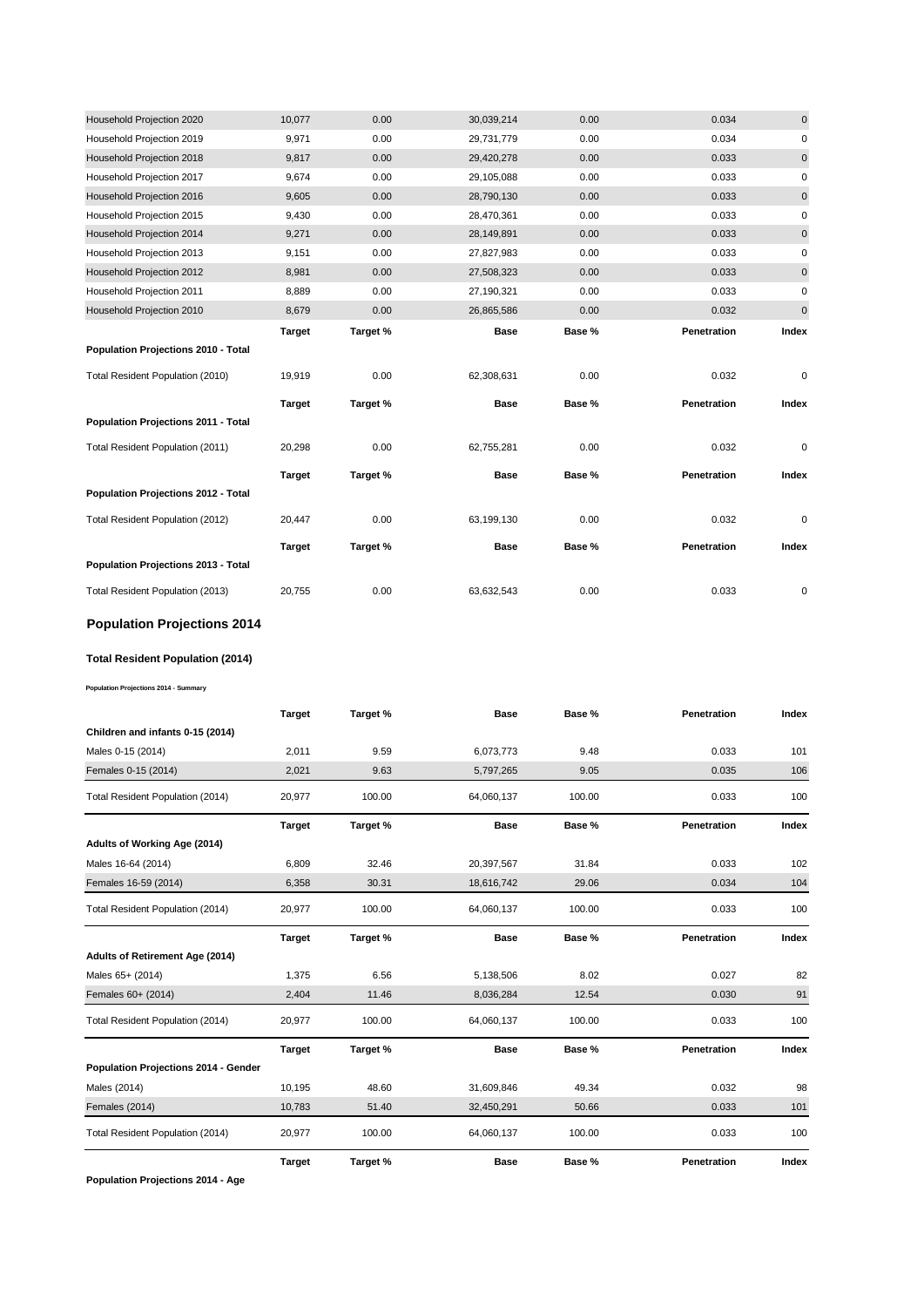| Age 0-4 (2014)                      | 1,322         | 6.30     | 3,964,452   | 6.19   | 0.033       | 102       |
|-------------------------------------|---------------|----------|-------------|--------|-------------|-----------|
| Age 5-14 (2014)                     | 2,468         | 11.77    | 7,203,620   | 11.25  | 0.034       | 105       |
| Age 15-24 (2014)                    | 2.183         | 10.41    | 7,987,891   | 12.47  | 0.027       | 83        |
| Age 25-34 (2014)                    | 3,227         | 15.38    | 9,010,442   | 14.07  | 0.036       | 109       |
| Age 35-44 (2014)                    | 3,361         | 16.02    | 8,238,311   | 12.86  | 0.041       | 125       |
| Age 45-54 (2014)                    | 3,082         | 14.69    | 9,007,015   | 14.06  | 0.034       | 104       |
| Age 55-64 (2014)                    | 2,057         | 9.81     | 7,241,106   | 11.30  | 0.028       | 87        |
| Age 65-74 (2014)                    | 1,552         | 7.40     | 6,113,948   | 9.54   | 0.025       | 78        |
| Age 75-84 (2014)                    | 1,066         | 5.08     | 3,734,026   | 5.83   | 0.029       | 87        |
| Age 85+ (2014)                      | 659           | 3.14     | 1,559,326   | 2.43   | 0.042       | 129       |
| Total Resident Population (2014)    | 20,977        | 100.00   | 64,060,137  | 100.00 | 0.033       | 100       |
|                                     | <b>Target</b> | Target % | <b>Base</b> | Base % | Penetration | Index     |
| Population Projections 2015 - Total |               |          |             |        |             |           |
| Total Resident Population (2015)    | 21,327        | 0.00     | 64,482,878  | 0.00   | 0.033       | 0         |
|                                     |               |          |             |        |             |           |
|                                     | <b>Target</b> | Target % | <b>Base</b> | Base % | Penetration | Index     |
| Population Projections 2016 - Total |               |          |             |        |             |           |
| Total Resident Population (2016)    | 21,526        | 0.00     | 64,901,276  | 0.00   | 0.033       | $\pmb{0}$ |
|                                     | <b>Target</b> | Target % | <b>Base</b> | Base % | Penetration | Index     |
| Population Projections 2017 - Total |               |          |             |        |             |           |
| Total Resident Population (2017)    | 21,765        | 0.00     | 65,318,447  | 0.00   | 0.033       | 0         |
|                                     | <b>Target</b> | Target % | <b>Base</b> | Base % | Penetration | Index     |
| Population Projections 2018 - Total |               |          |             |        |             |           |

# **Population Projections 2019**

# **Total Resident Population (2019)**

**Population Projections 2019 - Summary**

|                                             | <b>Target</b> | Target % | <b>Base</b> | Base % | Penetration | Index |
|---------------------------------------------|---------------|----------|-------------|--------|-------------|-------|
| Children and infants 0-15 (2019)            |               |          |             |        |             |       |
| Males 0-15 (2019)                           | 2,245         | 10.06    | 6,316,143   | 9.54   | 0.036       | 105   |
| Females 0-15 (2019)                         | 2,239         | 10.03    | 6,037,929   | 9.12   | 0.037       | 110   |
| Total Resident Population (2019)            | 22,322        | 100.00   | 66,177,832  | 100.00 | 0.034       | 100   |
|                                             | <b>Target</b> | Target % | <b>Base</b> | Base % | Penetration | Index |
| Adults of Working Age (2019)                |               |          |             |        |             |       |
| Males 16-64 (2019)                          | 7,045         | 31.56    | 20,729,212  | 31.32  | 0.034       | 101   |
| Females 16-59 (2019)                        | 6,687         | 29.96    | 18,762,435  | 28.35  | 0.036       | 106   |
| Total Resident Population (2019)            | 22,322        | 100.00   | 66,177,832  | 100.00 | 0.034       | 100   |
|                                             | <b>Target</b> | Target % | <b>Base</b> | Base % | Penetration | Index |
| Adults of Retirement Age (2019)             |               |          |             |        |             |       |
| Males 65+ (2019)                            | 1,521         | 6.81     | 5,690,942   | 8.60   | 0.027       | 79    |
| Females 60+ (2019)                          | 2,585         | 11.58    | 8,641,171   | 13.06  | 0.030       | 89    |
| Total Resident Population (2019)            | 22,322        | 100.00   | 66,177,832  | 100.00 | 0.034       | 100   |
|                                             | <b>Target</b> | Target % | <b>Base</b> | Base % | Penetration | Index |
| <b>Population Projections 2019 - Gender</b> |               |          |             |        |             |       |
| Males (2019)                                | 10,811        | 48.43    | 32,736,297  | 49.47  | 0.033       | 98    |
| <b>Females (2019)</b>                       | 11,511        | 51.57    | 33,441,535  | 50.53  | 0.034       | 102   |
| Total Resident Population (2019)            | 22,322        | 100.00   | 66,177,832  | 100.00 | 0.034       | 100   |
|                                             | <b>Target</b> | Target % | <b>Base</b> | Base % | Penetration | Index |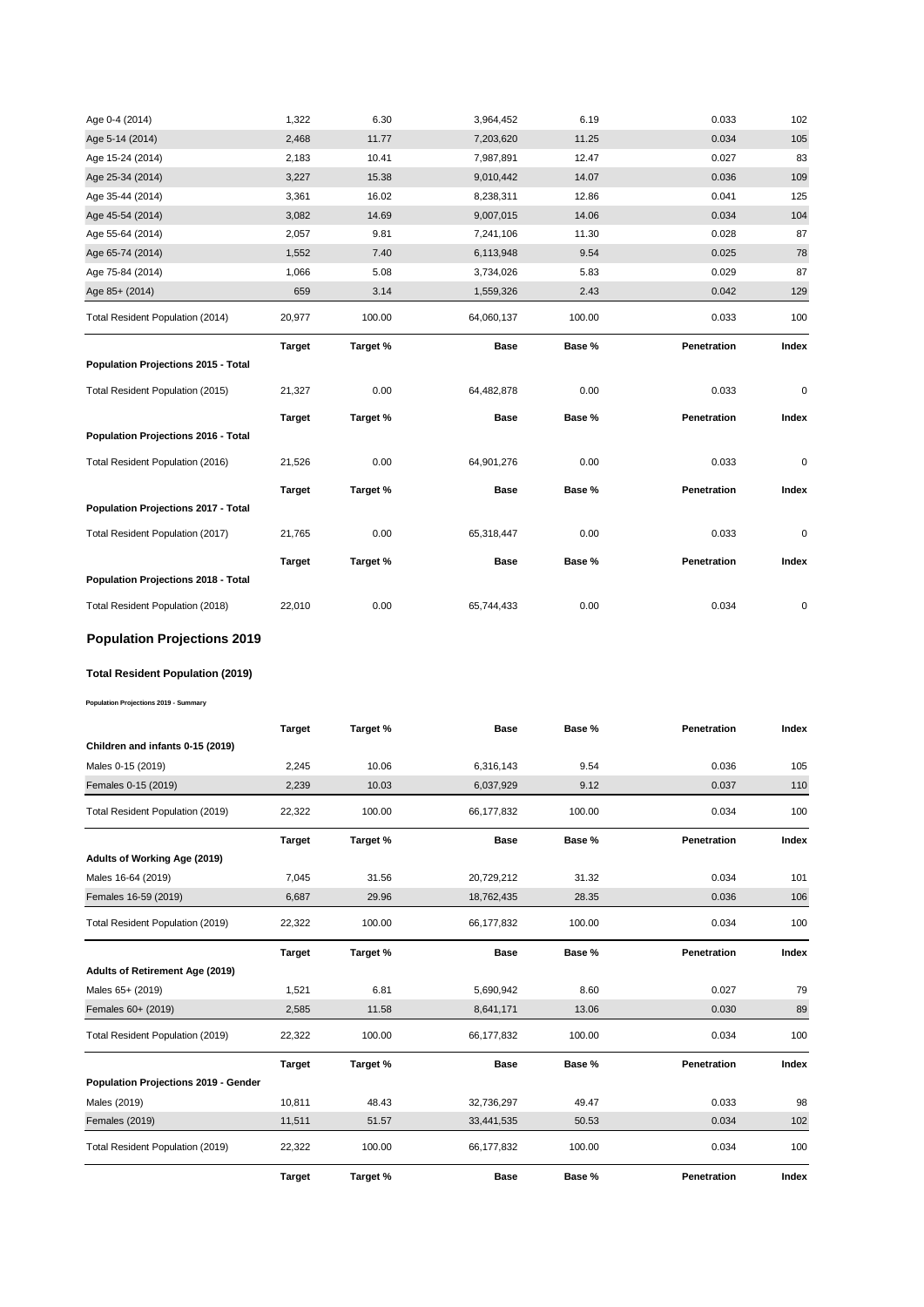#### **Population Projections 2019 - Age**

| Age 0-4 (2019)                          | 1,341         | 6.01     | 3,998,057   | 6.04   | 0.034       | 99        |
|-----------------------------------------|---------------|----------|-------------|--------|-------------|-----------|
| Age 5-14 (2019)                         | 2,871         | 12.86    | 7,688,676   | 11.62  | 0.037       | 111       |
| Age 15-24 (2019)                        | 2,225         | 9.97     | 7,525,457   | 11.37  | 0.030       | 88        |
| Age 25-34 (2019)                        | 2,949         | 13.21    | 9,404,049   | 14.21  | 0.031       | 93        |
| Age 35-44 (2019)                        | 3,548         | 15.89    | 8,343,036   | 12.61  | 0.043       | 126       |
| Age 45-54 (2019)                        | 3,386         | 15.17    | 8,817,841   | 13.32  | 0.038       | 114       |
| Age 55-64 (2019)                        | 2,446         | 10.96    | 7,940,909   | 12.00  | 0.031       | 91        |
| Age 65-74 (2019)                        | 1,720         | 7.71     | 6,512,386   | 9.84   | 0.026       | 78        |
| Age 75-84 (2019)                        | 1,132         | 5.07     | 4,128,598   | 6.24   | 0.027       | 81        |
| Age 85+ (2019)                          | 705           | 3.16     | 1,818,823   | 2.75   | 0.039       | 115       |
| Total Resident Population (2019)        | 22,322        | 100.00   | 66,177,832  | 100.00 | 0.034       | 100       |
|                                         | <b>Target</b> | Target % | <b>Base</b> | Base % | Penetration | Index     |
| Population Projections 2020 - Total     |               |          |             |        |             |           |
| Total Resident Population (2020)        | 22,537        | 0.00     | 66,614,106  | 0.00   | 0.034       | $\pmb{0}$ |
|                                         | <b>Target</b> | Target % | <b>Base</b> | Base % | Penetration | Index     |
| Population Projections 2021 - Total     |               |          |             |        |             |           |
| Total Resident Population (2021)        | 22,753        | 0.00     | 67,053,012  | 0.00   | 0.034       | $\pmb{0}$ |
|                                         | <b>Target</b> | Target % | Base        | Base % | Penetration | Index     |
| Population Projections 2022 - Total     |               |          |             |        |             |           |
| Total Resident Population (2022)        | 22,964        | 0.00     | 67,493,269  | 0.00   | 0.034       | $\pmb{0}$ |
|                                         | <b>Target</b> | Target % | <b>Base</b> | Base % | Penetration | Index     |
| Population Projections 2023 - Total     |               |          |             |        |             |           |
| Total Resident Population (2023)        | 23,235        | 0.00     | 67,924,917  | 0.00   | 0.034       | 0         |
| <b>Population Projections 2024</b>      |               |          |             |        |             |           |
| <b>Total Resident Population (2024)</b> |               |          |             |        |             |           |

**Population Projections 2024 - Summary**

|                                      | <b>Target</b> | Target % | <b>Base</b> | Base % | Penetration | Index |
|--------------------------------------|---------------|----------|-------------|--------|-------------|-------|
| Children and infants 0-15 (2024)     |               |          |             |        |             |       |
| Males 0-15 (2024)                    | 2,374         | 10.10    | 6,480,502   | 9.48   | 0.037       | 107   |
| Females 0-15 (2024)                  | 2,377         | 10.12    | 6,198,552   | 9.07   | 0.038       | 112   |
| Total Resident Population (2024)     | 23,498        | 100.00   | 68,347,600  | 100.00 | 0.034       | 100   |
|                                      | <b>Target</b> | Target % | <b>Base</b> | Base % | Penetration | Index |
| Adults of Working Age (2024)         |               |          |             |        |             |       |
| Males 16-64 (2024)                   | 7,243         | 30.82    | 21,099,331  | 30.87  | 0.034       | 100   |
| Females 16-59 (2024)                 | 6,863         | 29.21    | 18,793,378  | 27.50  | 0.037       | 106   |
| Total Resident Population (2024)     | 23,498        | 100.00   | 68,347,600  | 100.00 | 0.034       | 100   |
|                                      |               |          |             |        |             |       |
|                                      | <b>Target</b> | Target % | <b>Base</b> | Base % | Penetration | Index |
| Adults of Retirement Age (2024)      |               |          |             |        |             |       |
| Males 65+ (2024)                     | 1,737         | 7.39     | 6,276,201   | 9.18   | 0.028       | 81    |
| Females 60+ (2024)                   | 2,904         | 12.36    | 9,499,636   | 13.90  | 0.031       | 89    |
| Total Resident Population (2024)     | 23,498        | 100.00   | 68,347,600  | 100.00 | 0.034       | 100   |
|                                      | <b>Target</b> | Target % | <b>Base</b> | Base % | Penetration | Index |
| Population Projections 2024 - Gender |               |          |             |        |             |       |
| Males (2024)                         | 11,354        | 48.32    | 33,856,034  | 49.54  | 0.034       | 98    |
| <b>Females (2024)</b>                | 12,144        | 51.68    | 34,491,566  | 50.46  | 0.035       | 102   |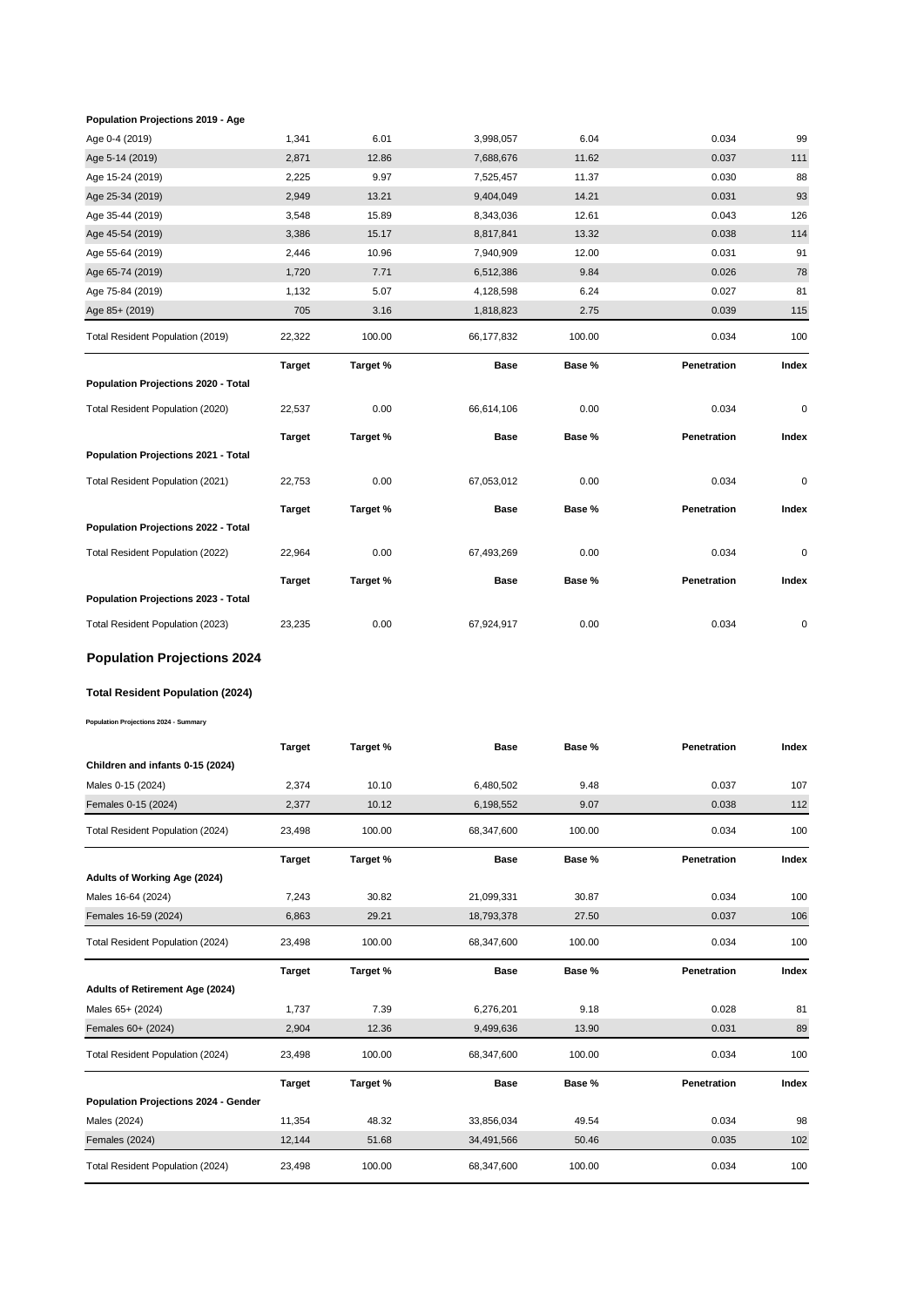|                                              | <b>Target</b> | Target % | Base        | Base % | Penetration | Index |
|----------------------------------------------|---------------|----------|-------------|--------|-------------|-------|
| Population Projections 2024 - Age            |               |          |             |        |             |       |
| Age 0-4 (2024)                               | 1,366         | 5.81     | 3,988,746   | 5.84   | 0.034       | 100   |
| Age 5-14 (2024)                              | 3,066         | 13.05    | 7,951,115   | 11.63  | 0.039       | 112   |
| Age 15-24 (2024)                             | 2,467         | 10.50    | 7,721,862   | 11.30  | 0.032       | 93    |
| Age 25-34 (2024)                             | 2,637         | 11.22    | 9,112,947   | 13.33  | 0.029       | 84    |
| Age 35-44 (2024)                             | 3,644         | 15.51    | 9,289,417   | 13.59  | 0.039       | 114   |
| Age 45-54 (2024)                             | 3,436         | 14.62    | 8,039,938   | 11.76  | 0.043       | 124   |
| Age 55-64 (2024)                             | 2,958         | 12.59    | 8,600,804   | 12.58  | 0.034       | 100   |
| Age 65-74 (2024)                             | 1,774         | 7.55     | 6,521,985   | 9.54   | 0.027       | 79    |
| Age 75-84 (2024)                             | 1,346         | 5.73     | 4,913,184   | 7.19   | 0.027       | 80    |
| Age 85+ (2024)                               | 804           | 3.42     | 2,207,602   | 3.23   | 0.036       | 106   |
| Total Resident Population (2024)             | 23,498        | 100.00   | 68,347,600  | 100.00 | 0.034       | 100   |
|                                              | Target        | Target % | Base        | Base % | Penetration | Index |
| Population Projections 2025 - Total          |               |          |             |        |             |       |
| Total Resident Population (2025)             | 23,705        | 0.00     | 68,762,299  | 0.00   | 0.035       | 0     |
| Population Projections 2026 - Total          | <b>Target</b> | Target % | Base        | Base % | Penetration | Index |
|                                              |               |          |             |        |             |       |
| Total Resident Population (2026)             | 23,865        | 0.00     | 69,166,518  | 0.00   | 0.035       | 0     |
|                                              | <b>Target</b> | Target % | <b>Base</b> | Base % | Penetration | Index |
| Population Projections 2027 - Total          |               |          |             |        |             |       |
| Total Resident Population (2027)             | 24,107        | 0.00     | 69,589,203  | 0.00   | 0.035       | 0     |
|                                              | <b>Target</b> | Target % | Base        | Base % | Penetration | Index |
| Population Projections 2028 - Total          |               |          |             |        |             |       |
| Total Resident Population (2028)             | 24,327        | 0.00     | 70,008,417  | 0.00   | 0.035       | 0     |
| <b>Population Projections 2029</b>           |               |          |             |        |             |       |
| Total Resident Population (2029)             |               |          |             |        |             |       |
| <b>Population Projections 2029 - Summary</b> |               |          |             |        |             |       |
|                                              |               |          |             |        |             |       |
|                                              | Target        | Target % | Base        | Base % | Penetration | Index |
| Children and infants 0-15 (2029)             |               |          |             |        |             |       |
| Males 0-15 (2029)                            | 2,430         | 9.92     | 6,554,317   | 9.31   | 0.037       | 107   |
| Females 0-15 (2029)                          | 2,468         | 10.07    | 6,270,447   | 8.90   | 0.039       | 113   |
| Total Resident Population (2029)             | 24,499        | 100.00   | 70,425,063  | 100.00 | 0.035       | 100   |
|                                              | <b>Target</b> | Target % | Base        | Base % | Penetration | Index |
| Adults of Working Age (2029)                 |               |          |             |        |             |       |
| Males 16-64 (2029)                           | 7,371         | 30.09    | 21,434,719  | 30.44  | 0.034       | 99    |
| Females 16-59 (2029)                         | 6,891         | 28.13    | 18,813,872  | 26.71  | 0.037       | 105   |
| Total Resident Population (2029)             | 24,499        | 100.00   | 70,425,063  | 100.00 | 0.035       | 100   |
|                                              | Target        | Target % | Base        | Base % | Penetration | Index |
| <b>Adults of Retirement Age (2029)</b>       |               |          |             |        |             |       |
| Males 65+ (2029)                             | 2,043         | 8.34     | 6,926,419   | 9.84   | 0.030       | 85    |
| Females 60+ (2029)                           | 3,295         | 13.45    | 10,425,289  | 14.80  | 0.032       | 91    |
| Total Resident Population (2029)             | 24,499        | 100.00   | 70,425,063  | 100.00 | 0.035       | 100   |
|                                              | <b>Target</b> | Target % | <b>Base</b> | Base % | Penetration | Index |
| Population Projections 2029 - Gender         |               |          |             |        |             |       |
| Males (2029)                                 | 11,844        | 48.35    | 34,915,455  | 49.58  | 0.034       | 98    |
| <b>Females (2029)</b>                        | 12,654        | 51.65    | 35,509,608  | 50.42  | 0.036       | 102   |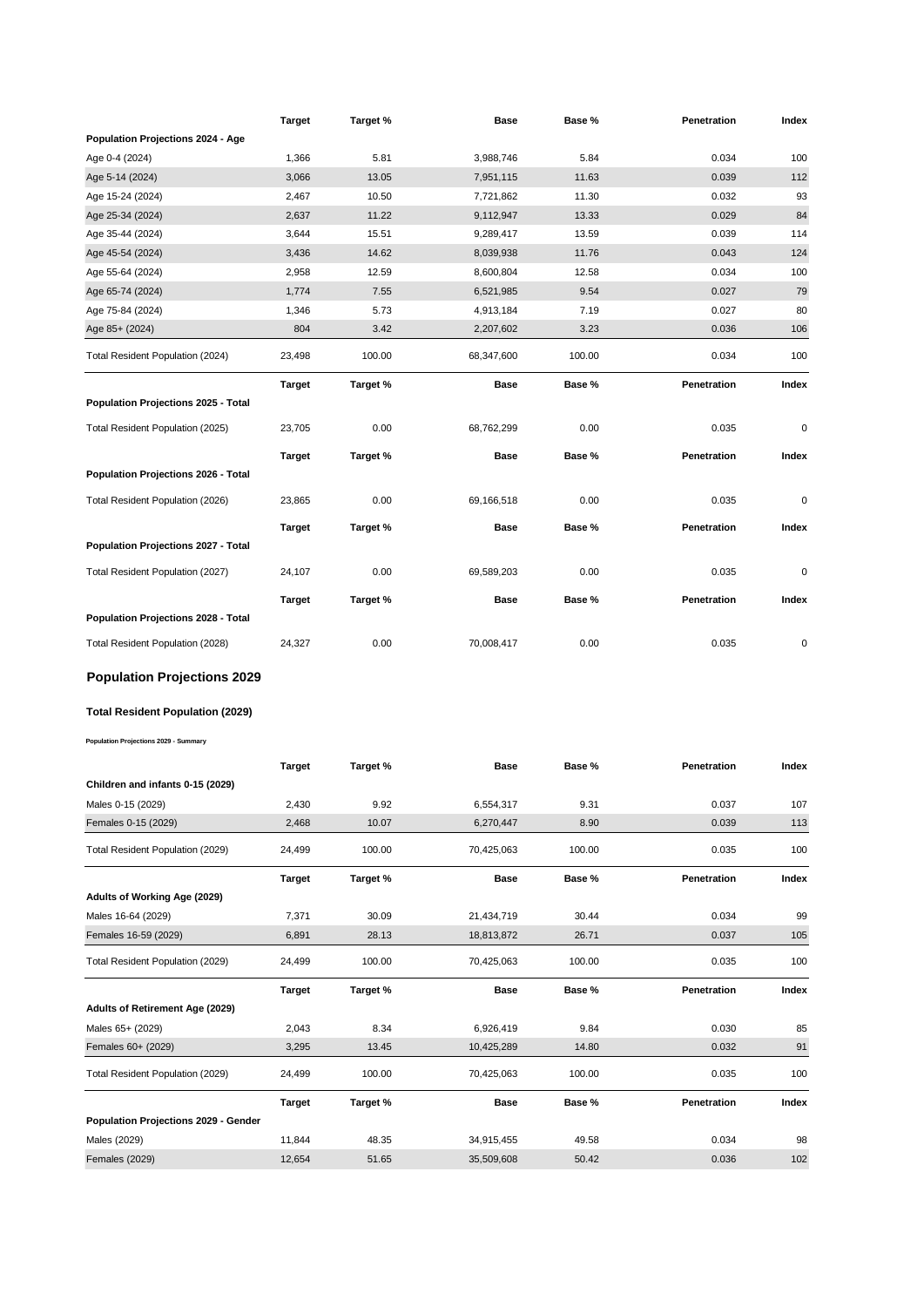| Total Resident Population (2029)                                                | 24,499        | 100.00   | 70,425,063 | 100.00 | 0.035       | 100         |
|---------------------------------------------------------------------------------|---------------|----------|------------|--------|-------------|-------------|
|                                                                                 | <b>Target</b> | Target % | Base       | Base % | Penetration | Index       |
| <b>Population Projections 2029 - Age</b>                                        |               |          |            |        |             |             |
| Age 0-4 (2029)                                                                  | 1,339         | 5.47     | 3,938,063  | 5.59   | 0.034       | 98          |
| Age 5-14 (2029)                                                                 | 3,198         | 13.05    | 8,081,966  | 11.48  | 0.040       | 114         |
| Age 15-24 (2029)                                                                | 2,806         | 11.45    | 8,259,933  | 11.73  | 0.034       | 98          |
| Age 25-34 (2029)                                                                | 2,414         | 9.85     | 8,579,132  | 12.18  | 0.028       | 81          |
| Age 35-44 (2029)                                                                | 3,610         | 14.74    | 9,992,243  | 14.19  | 0.036       | 104         |
| Age 45-54 (2029)                                                                | 3,435         | 14.02    | 7,718,121  | 10.96  | 0.045       | 128         |
| Age 55-64 (2029)                                                                | 3,245         | 13.25    | 8,852,741  | 12.57  | 0.037       | 105         |
| Age 65-74 (2029)                                                                | 2,042         | 8.34     | 6,888,262  | 9.78   | 0.030       | 85          |
| Age 75-84 (2029)                                                                | 1,558         | 6.36     | 5,527,666  | 7.85   | 0.028       | 81          |
| Age 85+ (2029)                                                                  | 851           | 3.47     | 2,586,936  | 3.67   | 0.033       | 95          |
| Total Resident Population (2029)                                                | 24,499        | 100.00   | 70,425,063 | 100.00 | 0.035       | 100         |
|                                                                                 | <b>Target</b> | Target % | Base       | Base % | Penetration | Index       |
| Summary Demographics - Experian Revised Household and Population Estimates 2009 |               |          |            |        |             |             |
| <b>Experian Revised Households</b>                                              | 8,684         | 0.00     | 26,522,644 | 0.00   | 0.033       | 0           |
| <b>Experian Revised Population</b>                                              | 19,933        | 0.00     | 61,796,587 | 0.00   | 0.032       | $\mathbf 0$ |
| Experian Revised Adults 15+                                                     | 16,638        | 0.00     | 50,996,904 | 0.00   | 0.033       | $\pmb{0}$   |
| Experian Revised Adults 16+                                                     | 16,424        | 0.00     | 50,243,304 | 0.00   | 0.033       | $\pmb{0}$   |
| Experian Revised Adults 18+                                                     | 15,957        | 0.00     | 48,680,614 | 0.00   | 0.033       | $\mathbf 0$ |
|                                                                                 | <b>Target</b> | Target % | Base       | Base % | Penetration | Index       |
| <b>Summary Demographics - Experian Revised Population Projections</b>           |               |          |            |        |             |             |
| <b>Experian Revised Population</b>                                              |               |          |            |        |             |             |
| Projection 2010                                                                 | 20,230        | 0.00     | 62,229,085 | 0.00   | 0.033       | 0           |
| <b>Experian Revised Population</b><br>Projection 2011                           | 20,661        | 0.00     | 62,654,320 | 0.00   | 0.033       | $\mathbf 0$ |
| <b>Experian Revised Population</b><br>Projection 2012                           | 20,874        | 0.00     | 63,085,385 | 0.00   | 0.033       | 0           |
| <b>Experian Revised Population</b><br>Projection 2013                           | 21,251        | 0.00     | 63,504,351 | 0.00   | 0.034       | $\pmb{0}$   |
| <b>Experian Revised Population</b><br>Projection 2014                           | 21,609        | 0.00     | 63,927,064 | 0.00   | 0.034       | 0           |
| <b>Experian Revised Population</b><br>Projection 2015                           | 22,001        | 0.00     | 64,358,105 | 0.00   | 0.034       | $\mathbf 0$ |
| <b>Experian Revised Population</b><br>Projection 2016                           | 22,304        | 0.00     | 64,784,524 | 0.00   | 0.034       | 0           |
| <b>Experian Revised Population</b><br>Projection 2017                           | 22,633        | 0.00     | 65,216,599 | 0.00   | 0.035       | $\pmb{0}$   |
| <b>Experian Revised Population</b><br>Projection 2018                           | 22,953        | 0.00     | 65,662,222 | 0.00   | 0.035       | 0           |
| <b>Experian Revised Population</b><br>Projection 2019                           | 23,335        | 0.00     | 66,096,464 | 0.00   | 0.035       | $\pmb{0}$   |
| <b>Experian Revised Population</b><br>Projection 2020                           | 23,682        | 0.00     | 66,533,131 | 0.00   | 0.036       | 0           |
| <b>Experian Revised Population</b><br>Projection 2021                           | 24,018        | 0.00     | 66,976,171 | 0.00   | 0.036       | $\pmb{0}$   |
| <b>Experian Revised Population</b><br>Projection 2022                           | 24,366        | 0.00     | 67,405,290 | 0.00   | 0.036       | 0           |
| <b>Experian Revised Population</b><br>Projection 2023                           | 24,695        | 0.00     | 67,829,839 | 0.00   | 0.036       | $\mathbf 0$ |
| <b>Experian Revised Population</b><br>Projection 2024                           | 25,010        | 0.00     | 68,260,739 | 0.00   | 0.037       | $\pmb{0}$   |
| <b>Experian Revised Population</b><br>Projection 2025                           | 25,310        | 0.00     | 68,671,881 | 0.00   | 0.037       | $\mathbf 0$ |
| <b>Experian Revised Population</b><br>Projection 2026                           | 25,574        | 0.00     | 69,089,141 | 0.00   | 0.037       | 0           |
| <b>Experian Revised Population</b><br>Projection 2027                           | 25,898        | 0.00     | 69,487,301 | 0.00   | 0.037       | $\mathbf 0$ |
| <b>Experian Revised Population</b><br>Projection 2028                           | 26,191        | 0.00     | 69,875,273 | 0.00   | 0.038       | 0           |